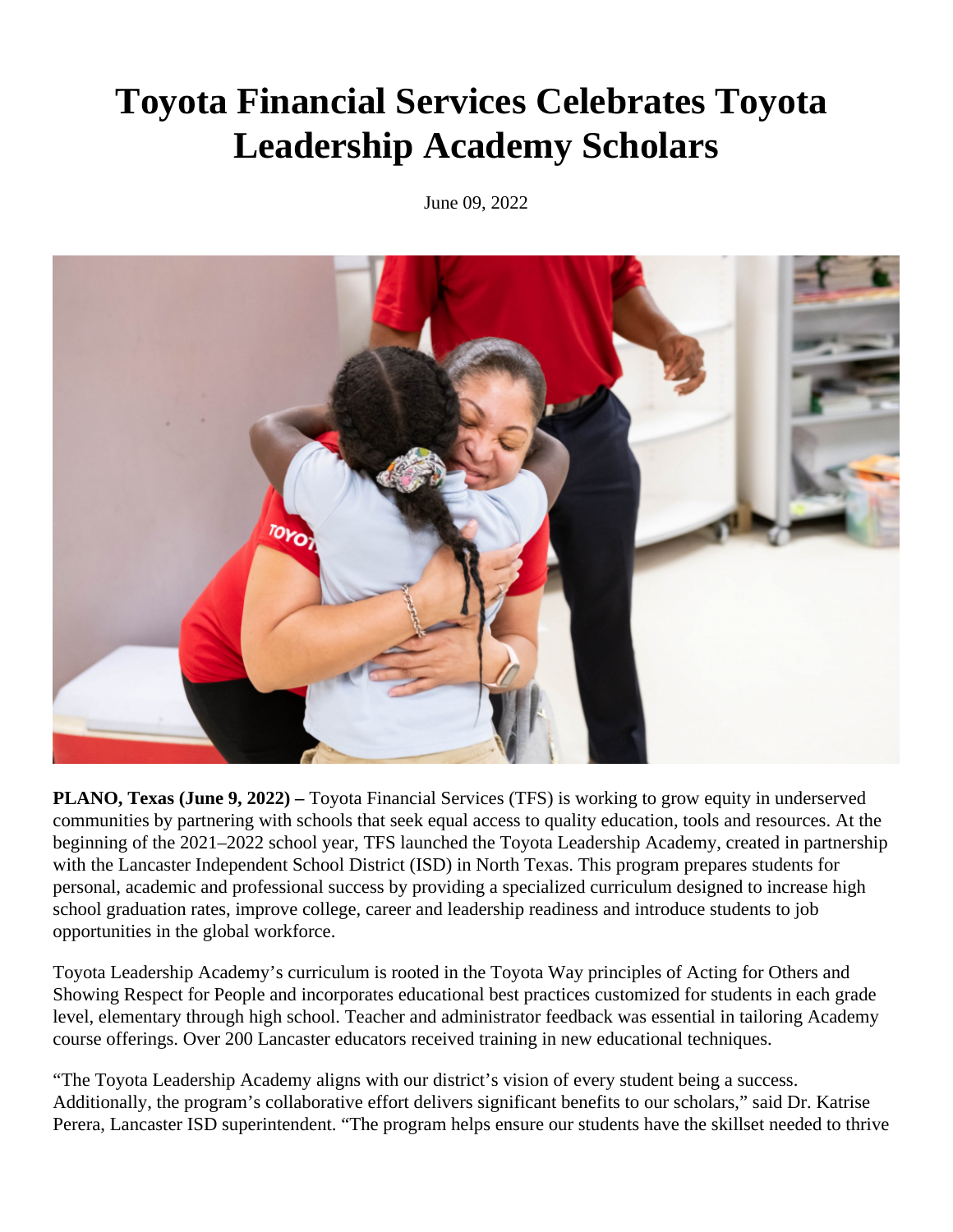in a global community, while equipping them with knowledge and resources they will utilize throughout their school career and beyond."

Academy components are delivered via a unique hybrid in-classroom and virtual learning approach. Toyota team members provide mentoring to the students on campus and through online meetings.

"Mentoring is a vital part of the Leadership Academy," said Darryn Hyman, manager of the Toyota Leadership Academy. "It allows Toyota team members to share real-world experiences with students. And, since we are able to leverage technology, students can benefit from mentors who aren't even in the Dallas area."



Lancaster ISD was an ideal partner to pilot Toyota Leadership Academy, based on the district's size, location, the region's economic need and, most importantly, its interest in exploring new solutions to benefit its student population. Lancaster educators, like so many around the nation, dedicate themselves to providing exceptional learning experiences while managing limited resources.

"Not everyone recognizes that most educators are highly proficient in finding innovative solutions to engage and inform students," said Patonia Bell, chief of access and accountability, Lancaster Independent School District. "During COVID, we've had to embrace new technologies to support learning. And that's on top of the already significant changes that teachers make each year to ensure their teaching methods are up to date. Our profession is constantly changing out of necessity. Teachers are always going that extra mile to help their students succeed."

This focus on innovation and maximizing efficiency are attributes educators share with Toyota, renowned for its hyper-efficient production systems. When approached by TFS, Lancaster ISD leaders expressed an interest in joining with the company to develop innovative educational solutions.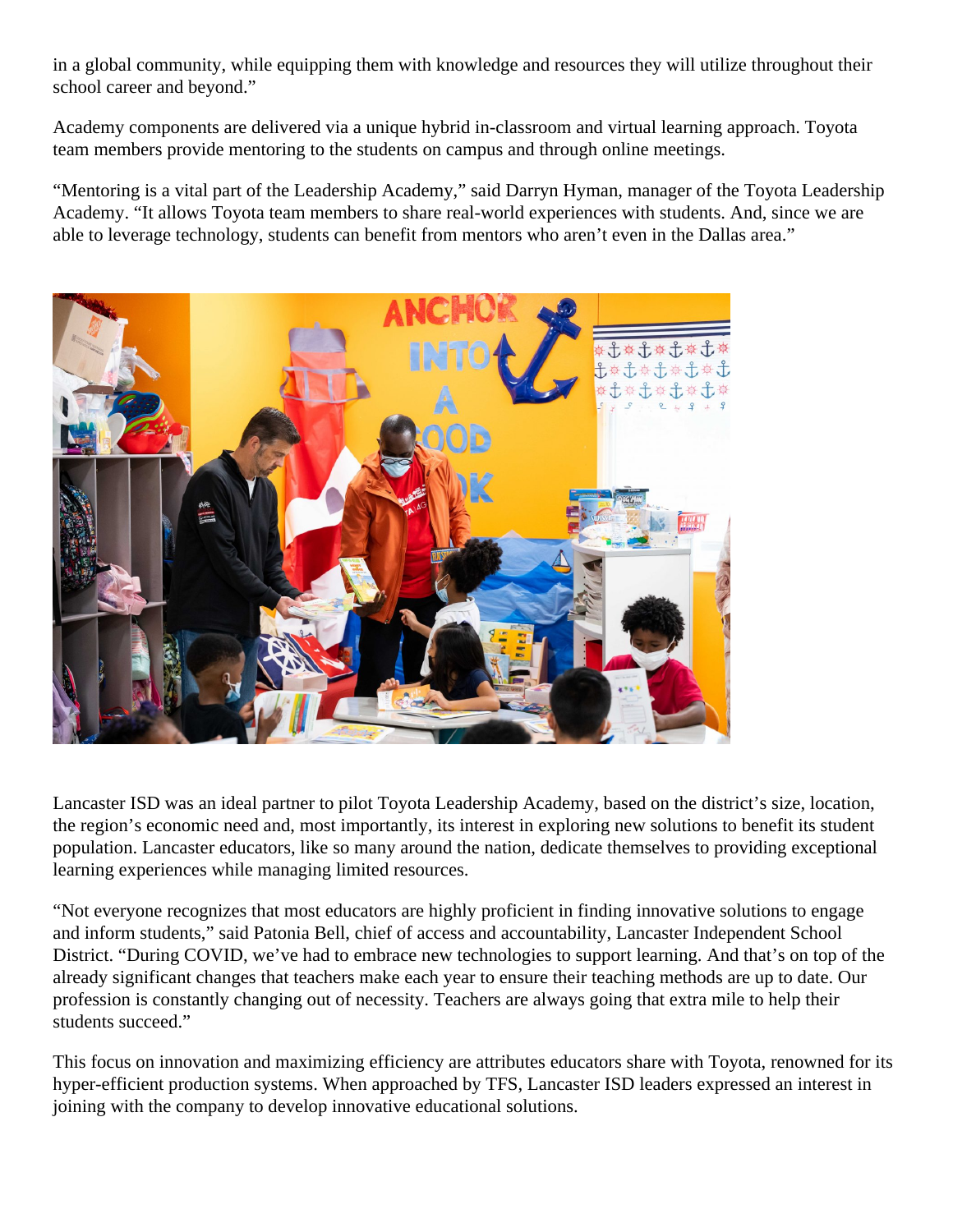"When Toyota gets involved with a community project, we try to share our knowledge as well as resources," said Mark Templin, president and CEO of Toyota Financial Services. "We aim to partner with communities to understand their needs so that we can work together — bridging our expertise and theirs to create the right solutions."

"At TFS, we view education as a priority. We're focused on educating today's students to build tomorrow's leaders," added Ellen Farrell, TFS group vice president, chief legal and compliance officer, and program sponsor. "We support students throughout the life of their education — from elementary to high school and beyond. Our education community partnerships help us develop programs that empower students to learn, achieve and succeed."



The Toyota Leadership Academy's first school year was a success. Over 60 first and second graders received special tutoring in reading from Toyota team members. These students saw improved reading comprehension scores. Math enrichment programs with additional tutoring helped 175 third and sixth graders. And 1,500 high school students received curriculum in their choice of business administration, engineering, cybersecurity or programming and software development. TFS is now working with Lancaster School District on program expansion, including introducing financial literacy courses.

At the close of the school year, TFS was proud to be a supporter of the Lancaster ISD STEM Expo Hack-a-thon. Lancaster High School teams competed to create an innovative STEM application that could better their community. The winning team of three students developed an application that would help adults track missing children and pets. TFS was proud to award each student a \$2,500 scholarship to be used for tuition at any accredited post-secondary institution of higher learning.

"There's an African proverb that says it takes a village to raise children," said Shelia Benskin, director of Career